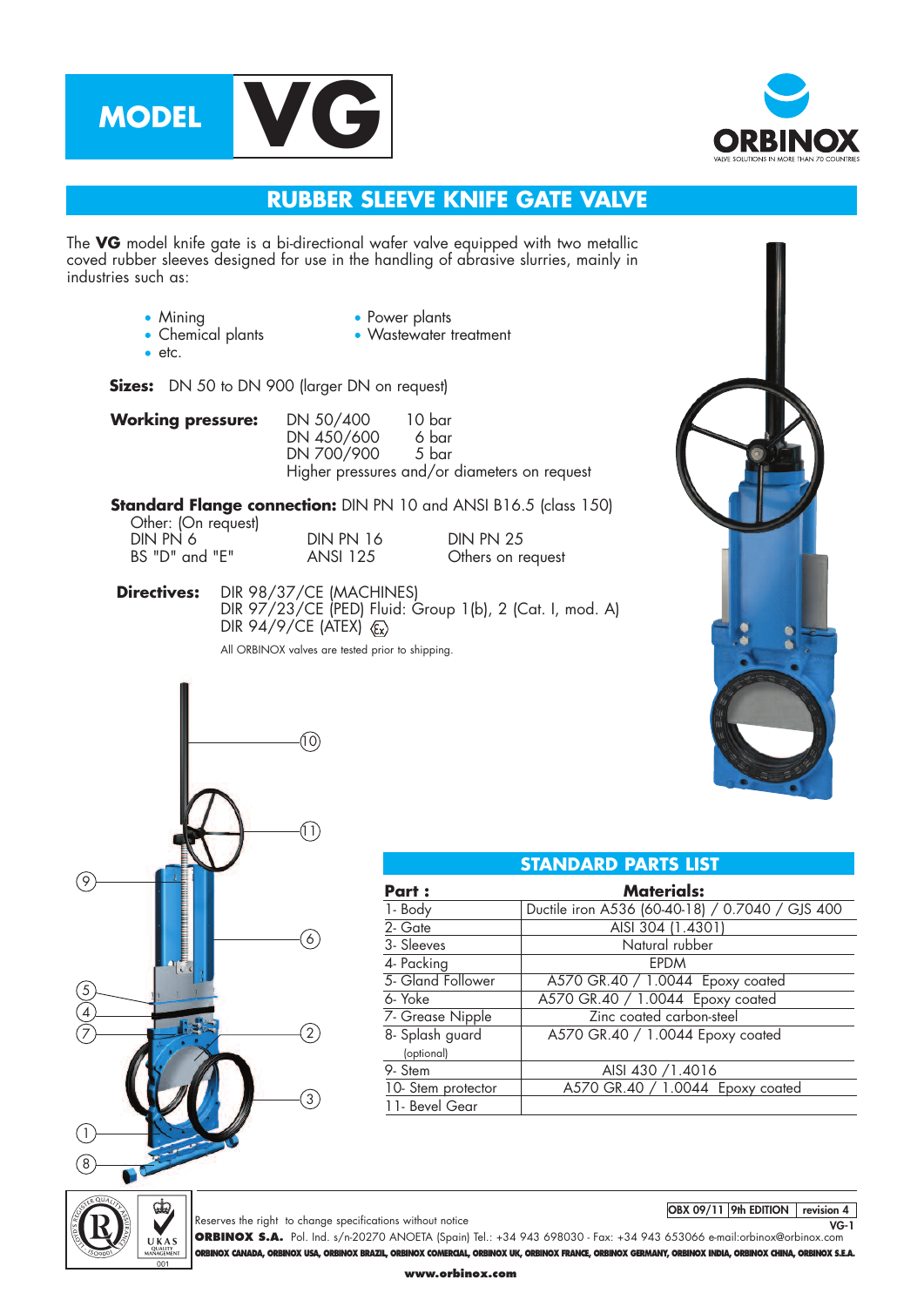



### **DESIGN FEATURES**

#### **BODY**

Wafer style cast **monoblock**, for installation between flanges, with reinforced ribs in larger diameters, providing the body with extra strength.

Internal body design allows the gate to be fully guided. It is equipped with two machined lateral mouths where the sleeves fit perfectly. The grease nipples allow the gate to be lubricated, thus enhancing its capacity to slide between the sleeves. Additionally, the design allows draining through the lower part, where a cover or a bottom splash guard can be installed.

#### **GATE**

Made of **stainless steel**, polished on both sides, and of rectangular shape, the gate is machined to an edge. As well as reducing friction and damage to the seats, this design allows it to cut perfectly through the fluid. The material can be changed upon request, thus allowing greater working pressures.

#### **RUBBER SLEEVES**

The seat is made up of two highly resistant, long-lasting sleeves, made of natural rubber with a metallic core. Its highly research and patented hollow design allows for maximum flexibility on passing through the gate, minimising the effort necessary for its operation.

The two sleeves are in permanent contact with each other, so that there is total flow. There are no seat cavities which may cause build-up, and the fluid does not come into contact with the metallic parts of the valve. This design allows for easy replacement of damaged sleeves. (See available materials on page VG-5).

#### **PACKING:**

Made of EPDM, it eliminates possible leaks to the exterior as well as minimising the maintenance needs of traditional packings. In combination with the grease nipples, it guarantees an optimal functioning of the gate.

#### **STEM:**

Made of **stainless steel**, which provides it with a high resistance to corrosion and a long life. Besides making the valve safe, the **stem protector** also protects it against dirt.

#### **EXCHAGEABILITY OF THE ACTUATORS:**

All the actuators are easily interchangeable with one another.

#### **ACTUATOR SUPPORT or YOKE:**

Made of steel (stainless steel available on request) and EPOXY coated. Its robust design provides it with great rigidity, withstanding the most adverse operating conditions. Reinforced design is standard starting from DN 200.

#### **EPOXY COATING:**

The epoxy coating on all **ORBINOX** cast iron and carbon steel valve bodies and components is applied by means of an electrolytic process which provides the valves with a high resistance to corrosion and an excellent surface finish. The **ORBINOX** standard colour is RAL-5015 blue.

#### **GATE SAFETY PROTECTION:**

In accordance with **EU** Safety Standards **(CE certified), ORBINOX** automated valves are provided with metallic gate guards along the gate, thus preventing any body or object from being caught or dragged accidentally.



Reserves the right to change specifications without notice

**OBX 09/11 9th EDITION revision 4**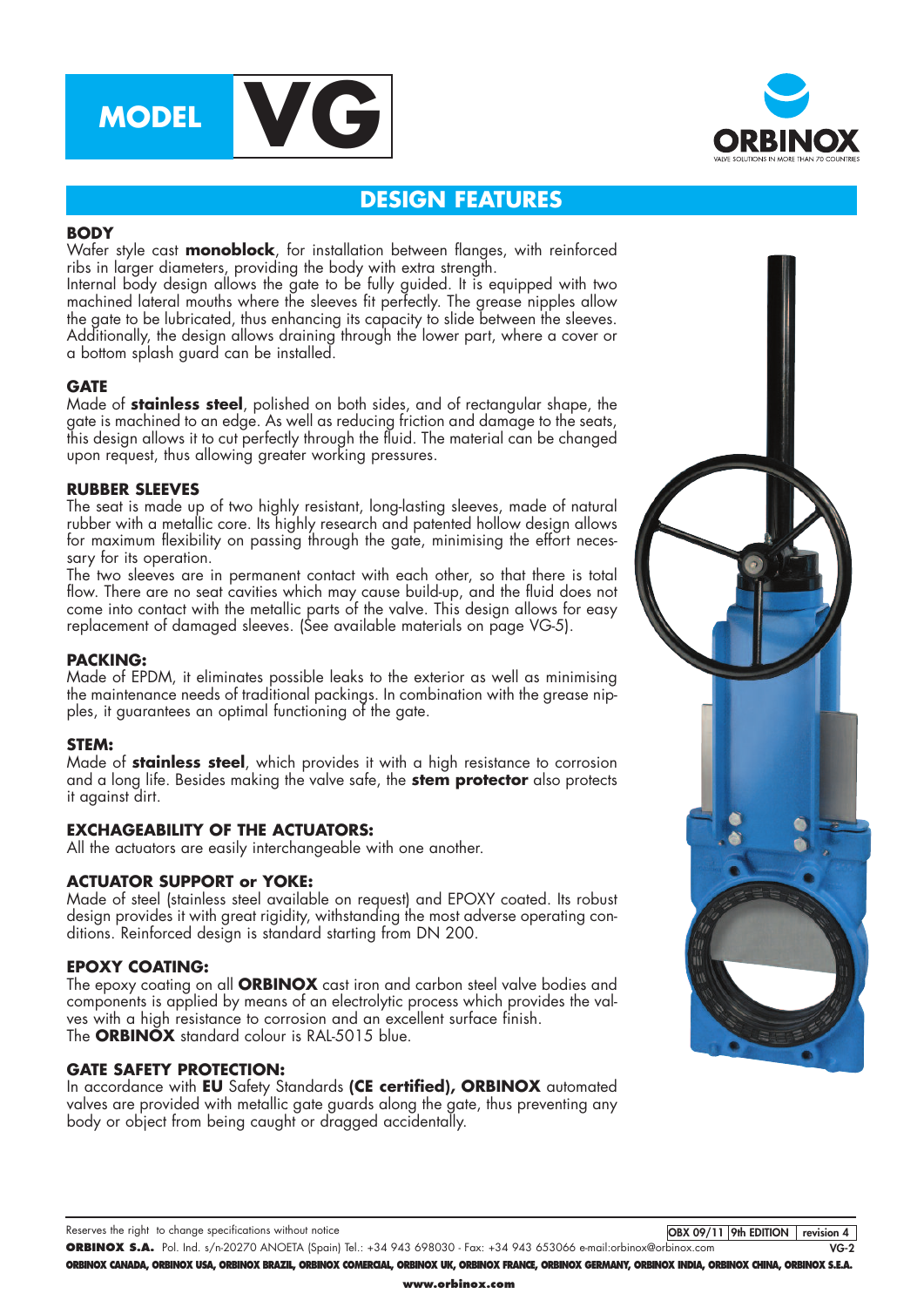



### **OTHER OPTIONS**

#### **Bottom splash guard** (Fig.1 and 2)**:**

There are two types of splash guard that can be installed within the lower part of the valve body. They permit the either periodic or continuous removal of solids that may accumulate during operation of the valve.

#### **Open-closed lockout system** (Fig.3)**:**

The standard valve is ready to install a lockout pin for emergency or maintenance situations.

#### **Other metallic materials:**

Other materials may be used, such as carbon-steel, stainless steels (AISI 316, 317, 2.205…), special alloys (254SMO©, Hastelloys…) and Titanium.

#### **Fabricated valves:**

**ORBINOX** designs, manufactures and supplies special fabricated valves for special process conditions (great sizes and/or high pressures).



(Fig.1)



(Fig.3)

We recommend consultation with our technical department.

(Fig.2)

Reserves the right to change specifications without notice **ORBINOX S.A.** Pol. Ind. s/n-20270 ANOETA (Spain) Tel.: +34 943 698030 - Fax: +34 943 653066 e-mail:orbinox@orbinox.com ORBINOX CANADA, ORBINOX USA, ORBINOX BRAZIL, ORBINOX COMERCIAL, ORBINOX UK, ORBINOX FRANCE, ORBINOX GERMANY, ORBINOX INDIA, ORBINOX GHINA, ORBINOX S.E.A. **OBX 09/11 9th EDITION revision 4 VG-3**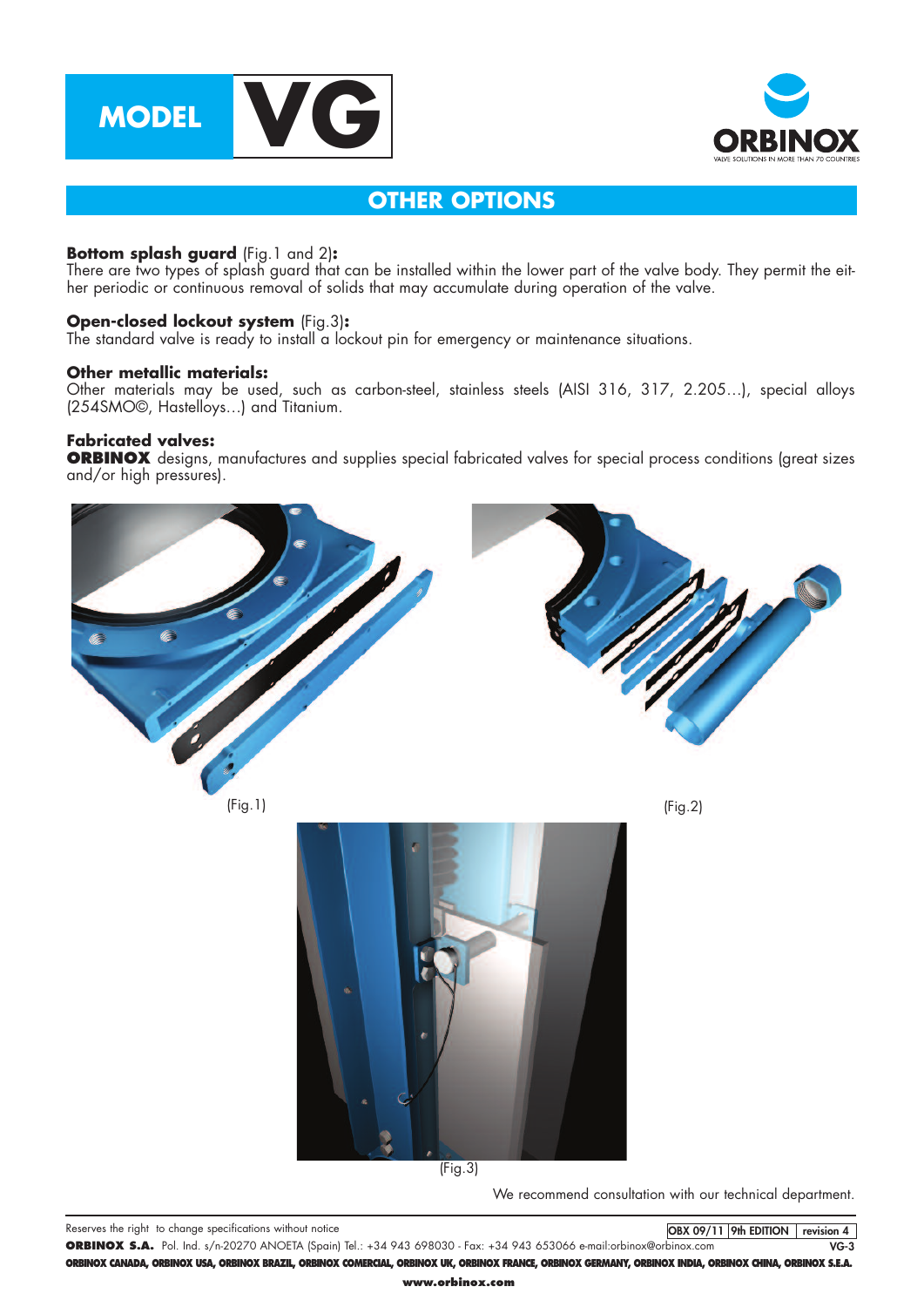



# **ACTUATOR TYPES**

Handwheel with rising stem **Pheumatic cylinder** Bevel Gear **Hydraulic cylinder** Others (on request) and the extent of the Electric actuator





One of the design characteristics of ORBINOX S.A. valves is that **all actuators are interchangeable** with one another.

### **FAIL SAFE SYSTEMS**

#### **SINGLE ACTING FAIL-SAFE SYSTEMS**

Used on pneumatic actuated valves, they allow the valve to remain in a predetermined position in case of failure (open/closed).

### **SINGLE ACTING / SPRING RETURN**

Available from DN 50 to DN 200 Supply pressure: min. 6 kg/cm<sup>2</sup> Options:

- Air opens (spring closes)
- Air closes (spring opens)
- From DN 250 upwards an air reservoir is used.

### **SINGLE ACTING / VOLUME TANK**

- Available for all diameters.
- 1.- Pneumatic Fail-safe
- 2.- Pneumatic or Electric Fail-safe

#### **GREAT VARIETY OF ACCESSORIES**

- Open-closed lockout
- Mechanical stops
- Manual override actuators
- Solenoid valves
- Positioners
- Limit switches
- Proximity switches
- Floor stands
- …
- to meet all needs

#### For further information, please see corresponding EX chapter.

We recommend consultation with our technical department.

Reserves the right to change specifications without notice

**OBX 09/11 9th EDITION revision 4 VG-4**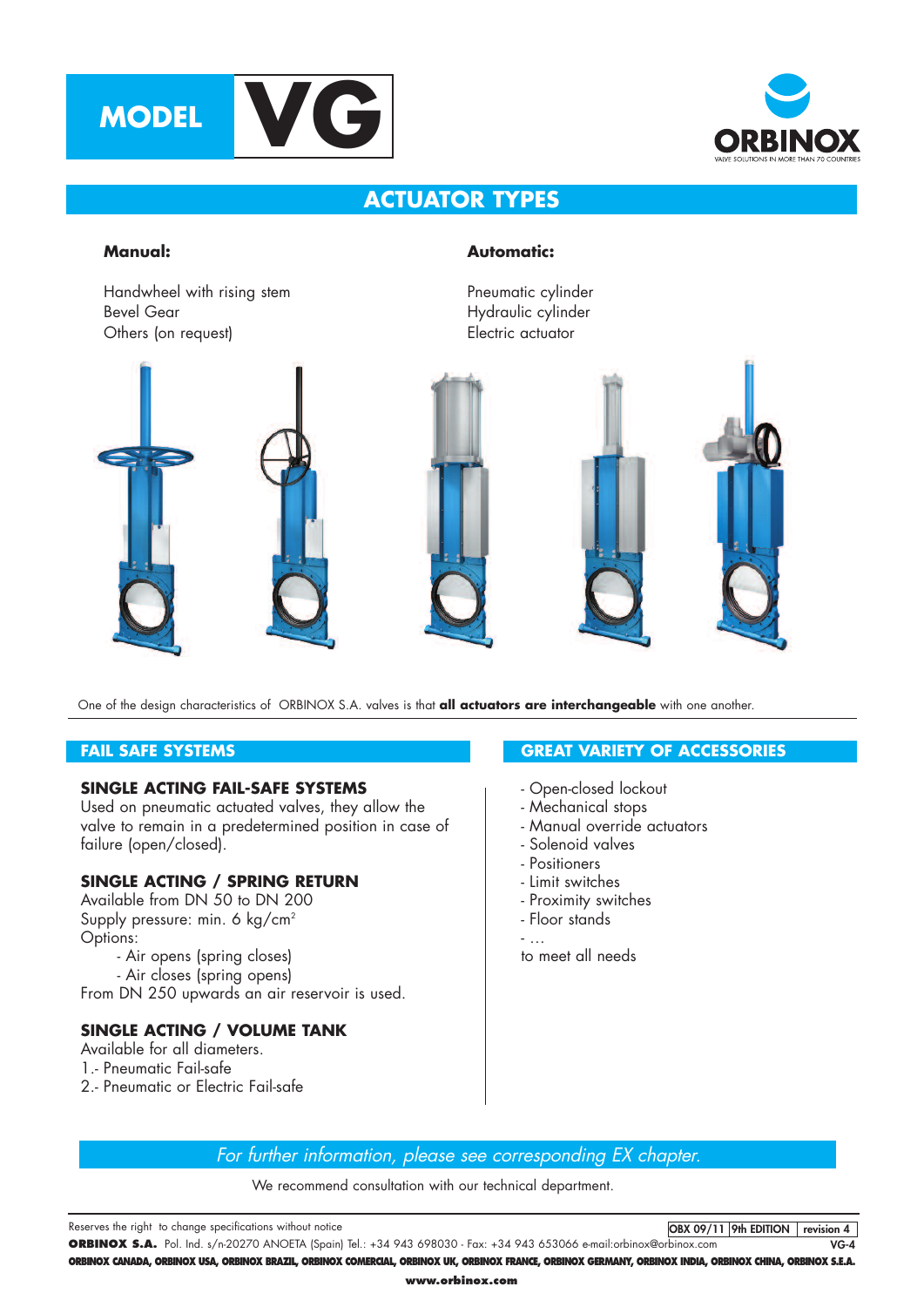



# **TEMPERATURE CHART**

|                    |                                                                                                                                | <b>SEAT / SLEEVES</b> |                                     | <b>PACKINGS</b> |                 |  |  |  |  |  |
|--------------------|--------------------------------------------------------------------------------------------------------------------------------|-----------------------|-------------------------------------|-----------------|-----------------|--|--|--|--|--|
| <b>Material</b>    |                                                                                                                                |                       | Min.T.(°C) T.Max. (°C) Applications | <b>Material</b> | Max. Temp. (°C) |  |  |  |  |  |
| Natural rubber -30 |                                                                                                                                | 75                    | General                             | EPDM            | 120             |  |  |  |  |  |
| <b>EPDM</b>        | $-30$                                                                                                                          | 120                   | Acids and non mineral oils          |                 |                 |  |  |  |  |  |
| Neoprene           | $-30$                                                                                                                          | 90                    | Oils and solvents                   |                 |                 |  |  |  |  |  |
| Chlorobutyl        | $-30$                                                                                                                          | 125                   | High temperatures                   |                 |                 |  |  |  |  |  |
| Nitrile            | $-30$                                                                                                                          | 120                   | Hydrocarbons, oils and greases      |                 |                 |  |  |  |  |  |
|                    | All of them are reinforced with a metallic core.<br>Other temperatures and applications consult with our technical department. |                       |                                     |                 |                 |  |  |  |  |  |

# **SEAT**

#### **RUBBER SLEEVES**

 $\langle \epsilon \mathbf{x} \rangle$ 

The closure of the VG valve is achieved by its two characteristic high resistance elastomer sleeves, which improve the tight seal both in the adjustment with the flanges and in the closure. These sleeves have a metallic core which provides them with a great resistance to demanding working conditions and pressures.



**ATEX**

Please contact our Orbinox representative for info and availability. Some considerations:

- Hand operated VG valves have been subjected to an ignition risk assessment according to DIN EN 13463: 1-5 and they are out the scope of application of ATEX Directive. Therefore hand operated valves are suitable for ALL ATEX zones.
- Electrical, pneumatical and hydraulically operated valves must be subjected to a conformity assesment of their own and also of the whole unit valve-actuator to get EC Type Approval to Directive 94/9.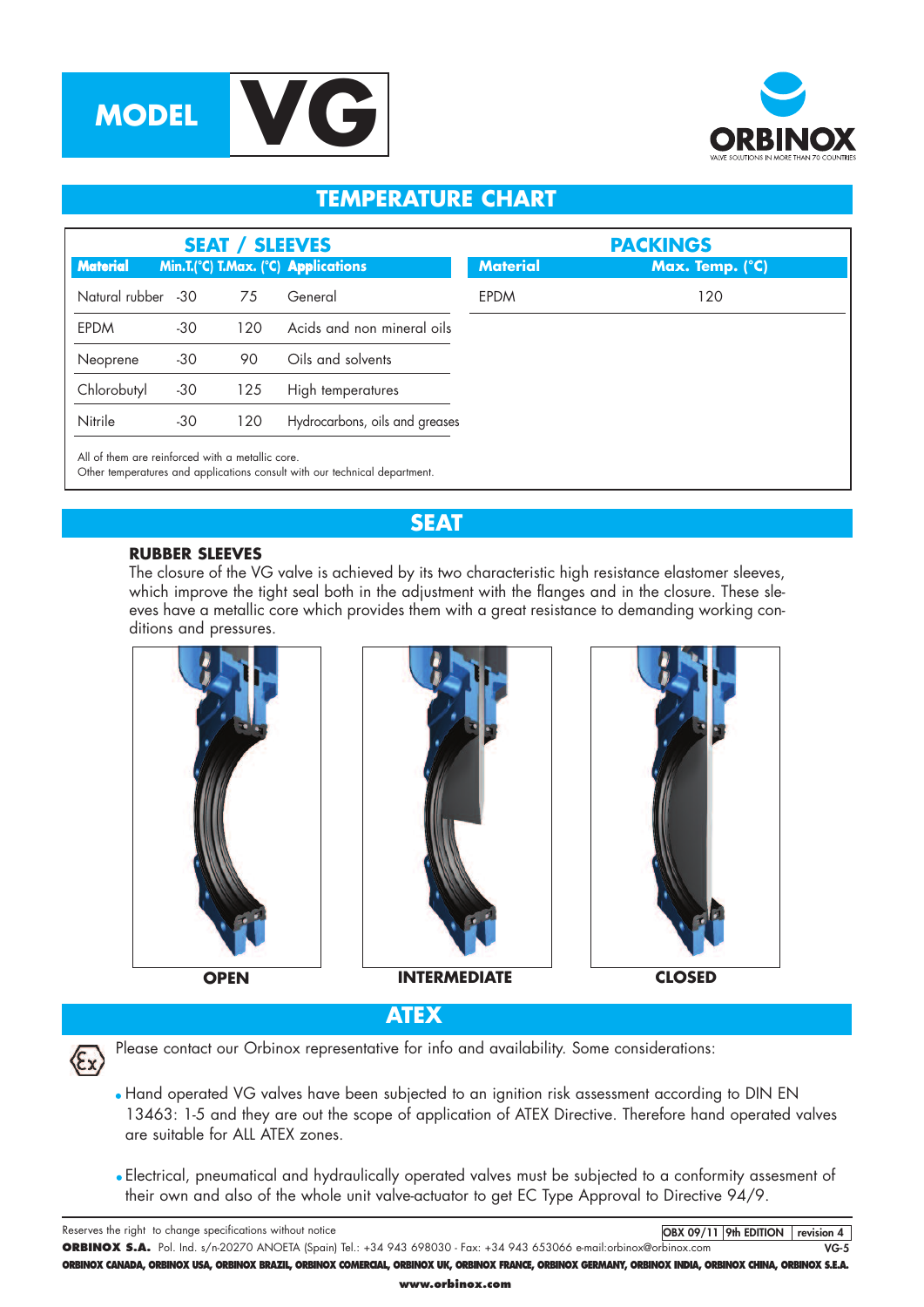



# **HANDWHEEL (rising stem)**

- Consists of:
	- Cast iron handwheel
	- Stem
	- Stem nut
- It is also equipped with a stem protector.
- Available from DN 50 to DN 600
	- Greater sizes on request
- Options (on request):
	- Open-closed lockout
	- PVC bellow
	- Extensions and floor stands

Note: use of the bevel gear is recommended for valve sizes greater than DN 200. Direct handwheel actuation is insufficient in these sizes for the maximum catalogue pressure.



| <b>DN</b> | $AI*$ | $A2*$ | B   | C   | D   | E   | F  | ØG  | н    | J   |
|-----------|-------|-------|-----|-----|-----|-----|----|-----|------|-----|
| 50        | 54    | 60    | 140 | 100 | 105 | 145 | 47 | 225 | 440  | 63  |
| 80        | 57    | 63    | 175 | 100 | 124 | 175 | 47 | 225 | 545  | 90  |
| 100       | 57    | 63    | 170 | 100 | 140 | 200 | 67 | 310 | 620  | 100 |
| 125       | 63,5  | 69    | 195 | 100 | 150 | 240 | 67 | 310 | 700  | 123 |
| 150       | 63,5  | 69    | 230 | 100 | 175 | 265 | 67 | 310 | 755  | 130 |
| 200       | 76    | 83    | 280 | 165 | 205 | 325 | 66 | 410 | 935  | 160 |
| 250       | 76    | 83    | 335 | 185 | 245 | 415 | 66 | 550 | 1090 | 200 |
| 300       | 82,5  | 90    | 390 | 266 | 280 | 475 | 66 | 550 | 1260 | 232 |
| 350       | 82,5  | 90    | 440 | 270 | 325 | 555 | 66 | 550 | 1410 | 258 |
| 400       | 95    | 102   | 505 | 270 | 350 | 605 | 74 | 800 | 1677 | 292 |
| 450       | 95,5  | 103   | 560 | 270 | 420 | 680 | 74 | 800 | 1905 | 318 |
| 500       | 121   | 129   | 620 | 270 | 462 | 745 | 74 | 800 | 2020 | 345 |
| 600       | 121   | 129   | 730 | 270 | 510 | 845 | 74 | 800 | 2320 | 400 |

A1\*: installed face to face

A2\*: minimum required dimension for installation

Reserves the right to change specifications without notice

**OBX 09/11 9th EDITION revision 4**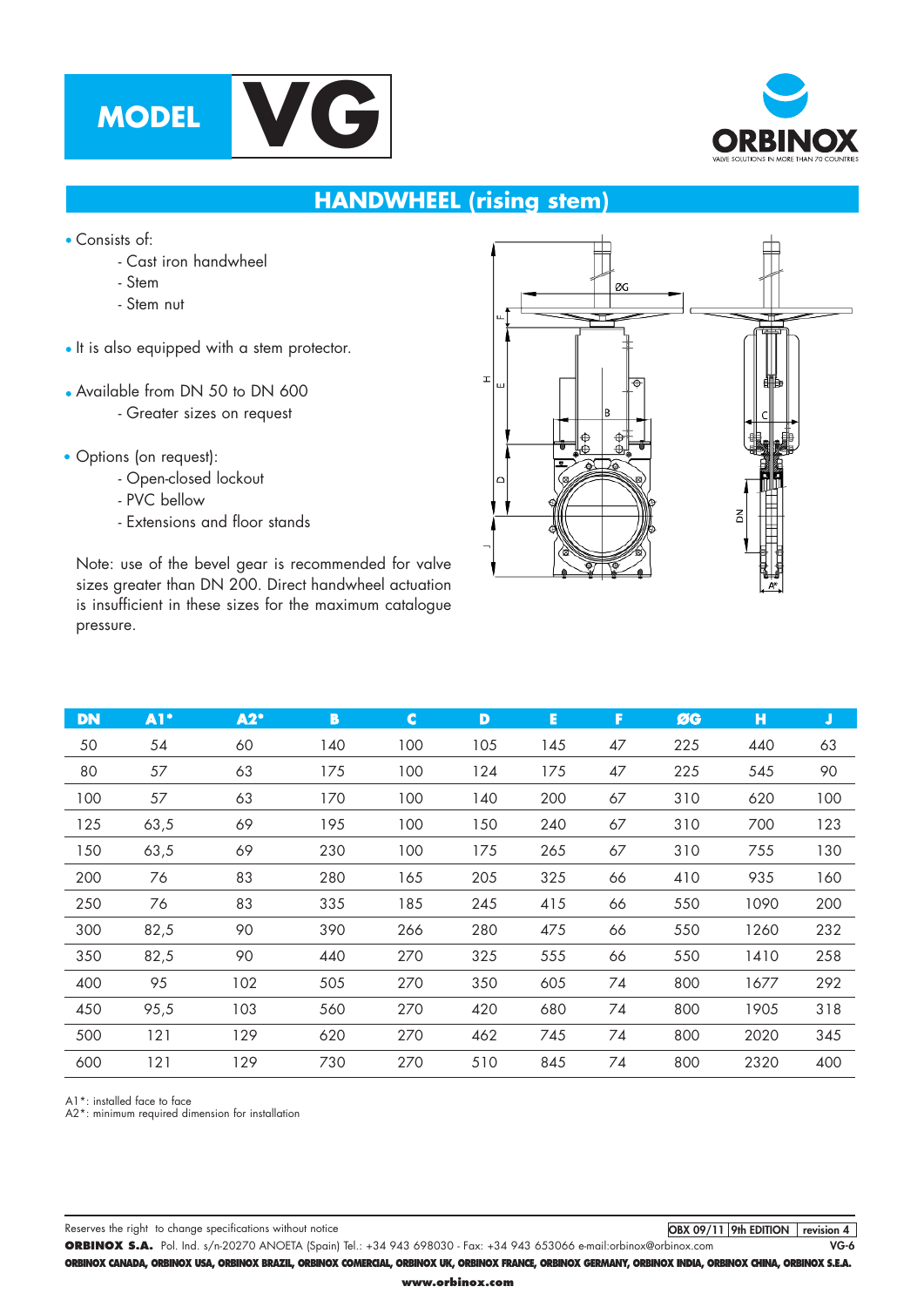



TM

ТM

### **PNEUMATIC ACTUATOR**

- The standard pneumatic actuator (double acting on-off cylinder) consists of:
	- Aluminium jacket and covers
	- Stainless Steel (AISI 304) piston rod
	- Nitrile coated steel piston
	- PVC bellows
- Available from DN 50 to DN 600
- Supply Pressure: 6 kg/cm<sup>2</sup>
- Reinforced design of support plates is standard starting from DN 200.
- Options (on request):
	- Hard anodized jacket and covers (stainless steel optional)
	- Open-closed lockout
	- Manual override actuator
	- Fail-safe systems

#### • Instrumentation (on request):

- Positioners **Flow regulators**
- Solenoid valves Air preparation unit
- Note: in order to guarantee the correct functioning of the pneumatic cylinder for the catalogue pressures, a supply pressure of 6 bar is required. For lower pressures, we recommend consultation with our technical department.



| <b>DN</b> | ØCYL.    | TM (BSP) | $A1*$ | $A2^*$ | B   | C.  | D   | Е   | F    | G   | н    | J   |
|-----------|----------|----------|-------|--------|-----|-----|-----|-----|------|-----|------|-----|
| 50        | C100/91  | 1/4''    | 54    | 60     | 140 | 100 | 105 | 145 | 220  | 100 | 470  | 63  |
| 80        | C125/121 | 1/4''    | 57    | 63     | 175 | 100 | 124 | 175 | 260  | 140 | 559  | 90  |
| 100       | C125/140 | 1/4''    | 57    | 63     | 170 | 100 | 140 | 198 | 280  | 140 | 618  | 100 |
| 125       | C160/168 | 1/4''    | 63,5  | 69     | 195 | 100 | 150 | 240 | 320  | 175 | 710  | 123 |
| 150       | C160/194 | 1/4''    | 63,5  | 69     | 230 | 100 | 175 | 265 | 345  | 175 | 785  | 130 |
| 200       | C200/252 | 3/8''    | 76    | 83     | 280 | 165 | 205 | 322 | 420  | 220 | 947  | 160 |
| 250       | C250/317 | 3/8''    | 76    | 83     | 335 | 185 | 245 | 415 | 505  | 277 | 1165 | 200 |
| 300       | C300/376 | 1/2"     | 82,5  | 90     | 390 | 266 | 280 | 472 | 580  | 382 | 1332 | 232 |
| 350       | C350/440 | 3/4''    | 82,5  | 90     | 440 | 270 | 325 | 555 | 710  | 444 | 1590 | 258 |
| 400       | C350/490 | 3/4''    | 95    | 102    | 505 | 270 | 350 | 605 | 760  | 444 | 1715 | 292 |
| 450       | C400/542 | 3/4''    | 95,5  | 103    | 560 | 270 | 420 | 677 | 830  | 515 | 1927 | 318 |
| 500       | C400/606 | 3/4''    | 121   | 129    | 620 | 270 | 462 | 742 | 890  | 515 | 2094 | 345 |
| 600       | C400/712 | 3/4''    | 121   | 129    | 730 | 270 | 510 | 843 | 1010 | 515 | 2363 | 400 |
|           |          |          |       |        |     |     |     |     |      |     |      |     |

A1\*: installed face to face

A2\*: minimum required dimension for installation

Reserves the right to change specifications without notice **OBX 09/11 9th EDITION revision 4**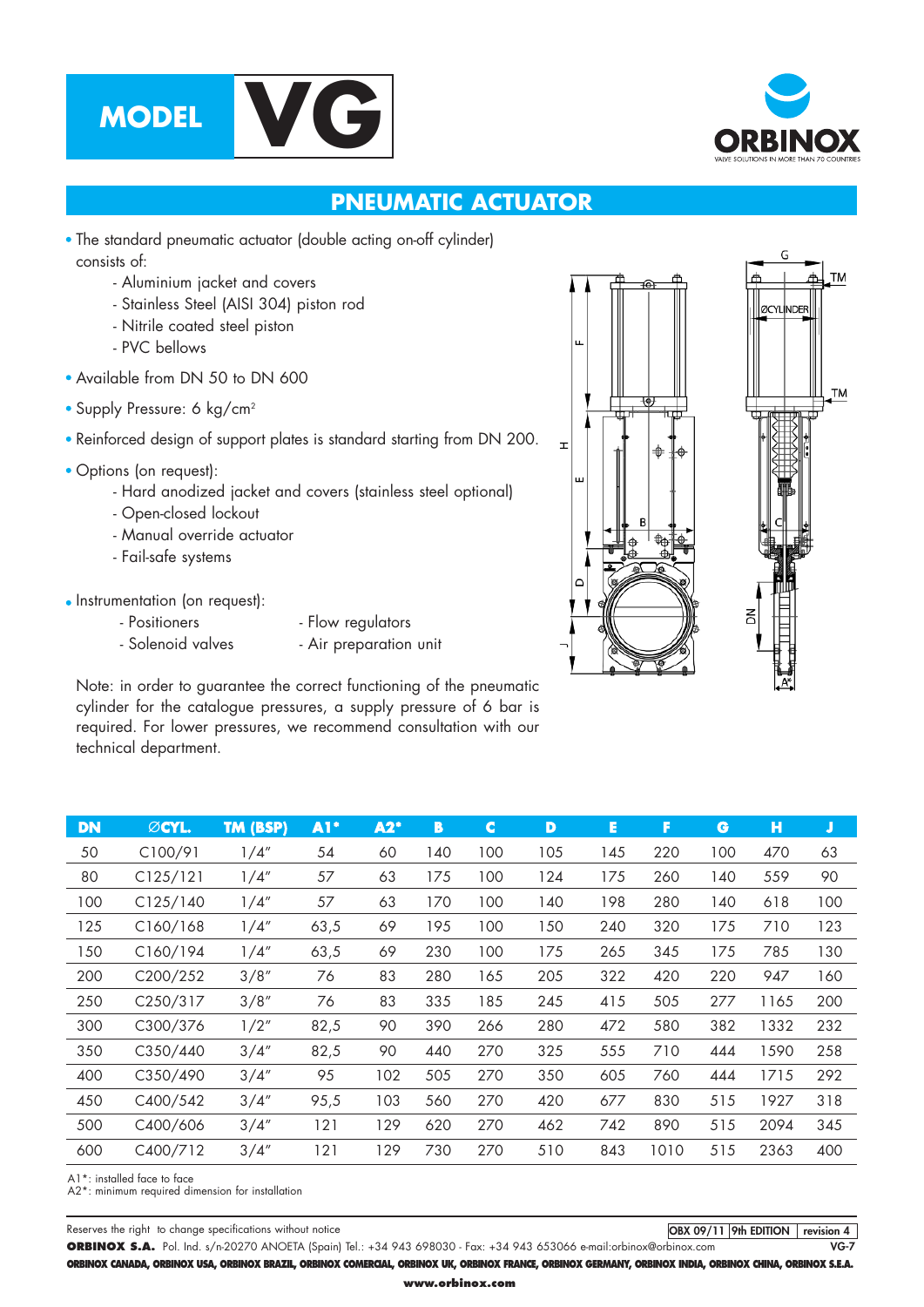



# **BEVEL GEAR**

- Recommended for valves larger than DN 200
- Consists of:
	- Stem
	- Yoke
	- Bevel Gear Actuator with Handwheel
- Available from DN 200 to DN 900
- Options: (on request)
	- Chainwheel
	- Open-closed lockout
	- Extensions and floor stands
	- PVC below





| <b>DN</b> | <b>BEVEL GEAR</b>  | $A1*$ | $A2^*$ | В    | C   | D   | E    | F    | $\varnothing$ G | н    | J   | П   |
|-----------|--------------------|-------|--------|------|-----|-----|------|------|-----------------|------|-----|-----|
| 200       | <b>RKO.15</b>      | 76    | 83     | 280  | 165 | 205 | 322  | 572  | 300             | 990  | 160 | 200 |
| 250       | RKO.3              | 76    | 83     | 335  | 185 | 245 | 397  | 688  | 300             | 1510 | 200 | 263 |
| 300       | RKO.3              | 82,5  | 90     | 390  | 250 | 280 | 441  | 767  | 450             | 1590 | 232 | 263 |
| 350       | RKO.3              | 82,5  | 90     | 440  | 250 | 325 | 508  | 879  | 450             | 1700 | 258 | 263 |
| 400       | RKO.3              | 95    | 102    | 505  | 270 | 350 | 567  | 963  | 450             | 1780 | 292 | 263 |
| 450       | FL <sub>1</sub> .6 | 95,5  | 103    | 560  | 270 | 420 | 631  | 1155 | 450             | 2175 | 318 | 263 |
| 500       | FL1.6              | 121   | 129    | 620  | 290 | 462 | 700  | 1265 | 650             | 2305 | 345 | 263 |
| 600       | FL1.6              | 121   | 129    | 730  | 290 | 510 | 805  | 1420 | 650             | 2520 | 400 | 263 |
| 700       | FL1.6              | 181   | 190    | 845  | 320 | 570 | 956  | 1628 | 650             | 2735 | 485 | 288 |
| 750       | FL1.6              | 187   | 195    | 915  | 320 | 600 | 1021 | 1723 | 650             | 2780 | 510 | 288 |
| 800       | FL1.6              | 206   | 214    | 980  | 320 | 650 | 1061 | 1833 | 650             | 2940 | 570 | 288 |
| 900       | FL1.6              | 225,5 | 234    | 1074 | 320 | 700 | 1192 | 1995 | 650             | 3200 | 620 | 288 |

A1\*: installed face to face

A2\*: minimum required dimension for installation

Reserves the right to change specifications without notice

**OBX 09/11 9th EDITION revision 4**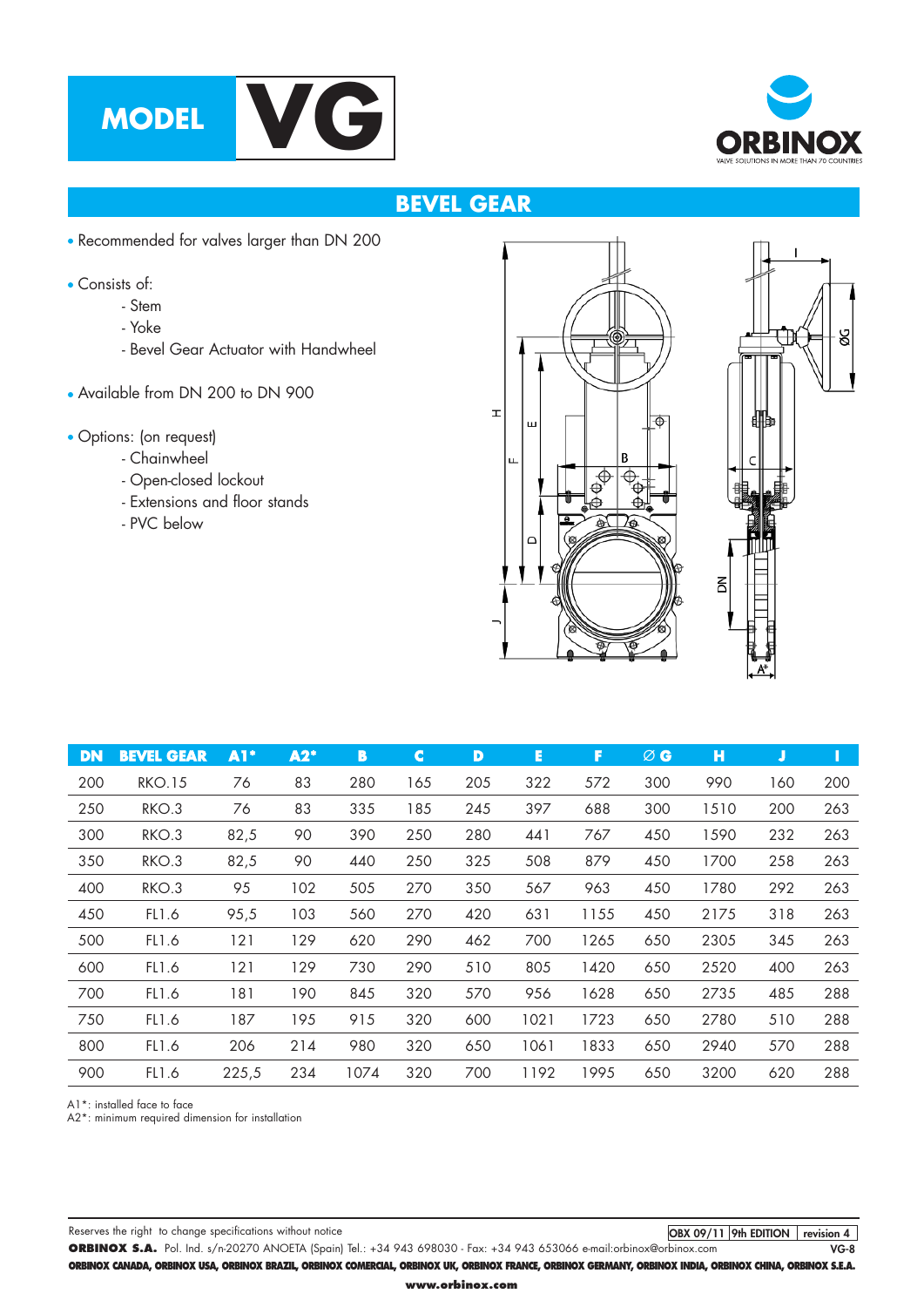



# **HYDRAULIC ACTUATOR**

- The hydraulic actuator consists of a double acting cylinder in accordance with ISO 6020/2.
- Available from DN 50 to DN 900 with PVC bellows
- Hydraulic pressure: 100 bar
- Maximum hydraulic pressure: 160 bar
- Options:
	- Pressure indicators: mechanical and inductive.
	- Open-closed lockout
	- Position transducers
	- Hydraulic groups
	- Electrical cabinets



| <b>DN</b> | $\oslash$ CYL. | TM (BSP)        | $AI^*$ | $A2^*$ | $\mathbf{B}$ | $\mathbf C$ | D   | E    | г    | н    | J   |
|-----------|----------------|-----------------|--------|--------|--------------|-------------|-----|------|------|------|-----|
| 50        | C32/91         | 1/4''           | 54     | 60     | 140          | 100         | 105 | 260  | 205  | 570  | 63  |
| 80        | C32/121        | 1/4''           | 57     | 63     | 175          | 100         | 124 | 283  | 230  | 637  | 90  |
| 100       | C32/140        | 1/4''           | 57     | 63     | 170          | 100         | 140 | 305  | 248  | 693  | 100 |
| 125       | C32/168        | 1/4"            | 63,5   | 69     | 195          | 100         | 150 | 350  | 306  | 806  | 123 |
| 150       | C40/194        | 3/8''           | 63,5   | 69     | 230          | 100         | 175 | 370  | 338  | 883  | 130 |
| 200       | C50/252        | 1/2''           | 76     | 83     | 280          | 165         | 205 | 427  | 405  | 1037 | 160 |
| 250       | C63/317        | 1/2''           | 76     | 83     | 335          | 185         | 245 | 580  | 484  | 1309 | 200 |
| 300       | C80/376        | 3/4''           | 82,5   | 90     | 390          | 266         | 280 | 639  | 543  | 1462 | 232 |
| 350       | C80/440        | 3/4''           | 82,5   | 90     | 440          | 270         | 325 | 703  | 599  | 1627 | 258 |
| 400       | C100/490       | 3/4''           | 95     | 102    | 505          | 270         | 350 | 779  | 649  | 1778 | 292 |
| 450       | C100/542       | 3/4''           | 95,5   | 103    | 560          | 270         | 420 | 836  | 710  | 1966 | 318 |
| 500       | C100/606       | 3/4"            | 121    | 129    | 620          | 270         | 462 | 952  | 774  | 2188 | 345 |
| 600       | C125/712       | $\mathcal{I}''$ | 121    | 129    | 730          | 270         | 510 | 1175 | 909  | 2594 | 400 |
| 700       | C100/825       | 3/4''           | 181    | 190    | 860          | 320         | 575 | 1224 | 1077 | 2876 | 490 |
| 750       | C100/895       | 3/4''           | 187    | 195    | 930          | 320         | 605 | 1273 | 1109 | 2987 | 515 |
| 800       | C125/950       | 1"              | 206    | 214    | 990          | 320         | 655 | 1443 | 1168 | 3266 | 565 |
| 900       | C125/1060      | 1"              | 225,5  | 234    | 1095         | 320         | 705 | 1526 | 1335 | 3566 | 615 |

A1\*: installed face to face

A2<sup>\*</sup>: minimum required dimension for installation

Reserves the right to change specifications without notice

**OBX 09/11 9th EDITION revision 4**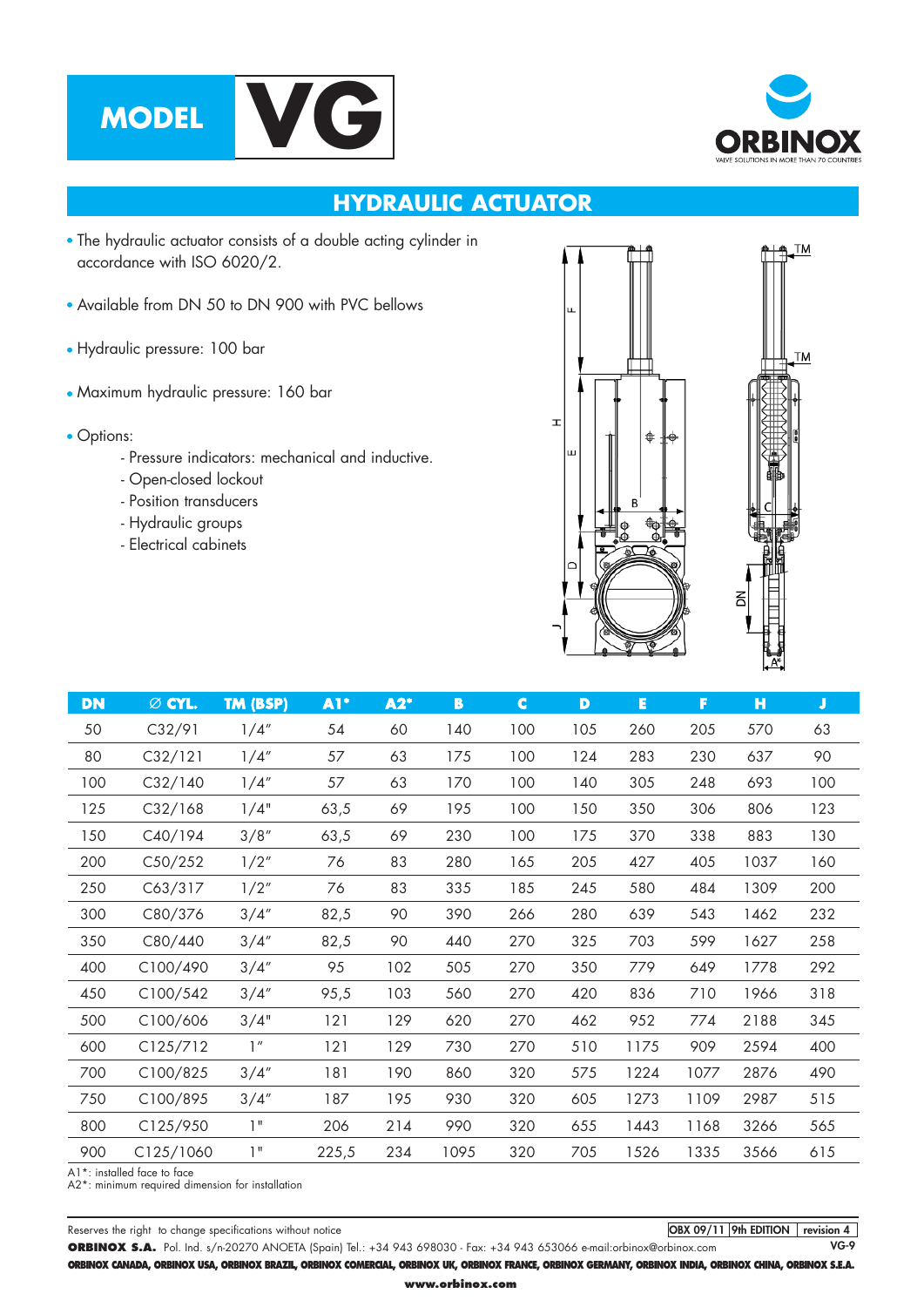



**TORQUE**

# **ELECTRIC ACTUATOR**

- Automatic actuator which consists of:
	- Electric motor
	- Rising stem
	- Motor support yoke flange
- The standard electric motor is equipped with:
	- Manual emergency handwheel
	- Limit switches (open/closed)
	- Torque switches (open/closed)
- Available from DN 50 to DN 900
- Wide range of types and brands available to meet customer requirements.
- Standardised flanges in accordance with ISO 5210/DIN 3338.
- Options: (on request)
	- Open-closed lockout



| <b>DN</b> | A1*                         | $A2*$ | B    | C   | D   | E    | F    | $\oslash$ G | н    | Ш   | J   | L   | M   | N   | <u>i Jingul</u><br><b>Nm</b> |
|-----------|-----------------------------|-------|------|-----|-----|------|------|-------------|------|-----|-----|-----|-----|-----|------------------------------|
| 50        | 54                          | 60    | 140  | 100 | 105 | 145  | 393  | 140         | 945  | 265 | 234 | 62  | 237 | 63  | 20                           |
| 80        | 57                          | 63    | 175  | 100 | 124 | 175  | 442  | 140         | 1000 | 265 | 234 | 62  | 237 | 90  | 20                           |
| 100       | 57                          | 63    | 170  | 100 | 140 | 198  | 481  | 160         | 1035 | 265 | 250 | 62  | 237 | 100 | 30                           |
| 125       | 63,5                        | 69    | 195  | 100 | 150 | 240  | 533  | 160         | 1085 | 265 | 250 | 62  | 237 | 123 | 35                           |
| 150       | 63,5                        | 69    | 230  | 100 | 175 | 265  | 583  | 160         | 1135 | 265 | 250 | 62  | 237 | 130 | 40                           |
| 200       | 76                          | 83    | 280  | 165 | 205 | 322  | 682  | 200         | 1245 | 282 | 256 | 65  | 247 | 150 | 50                           |
| 250       | 76                          | 83    | 335  | 185 | 245 | 415  | 790  | 200         | 1378 | 282 | 256 | 65  | 247 | 200 | 70                           |
| 300       | 82,5                        | 90    | 390  | 266 | 280 | 472  | 882  | 200         | 1470 | 282 | 256 | 65  | 247 | 232 | 110                          |
| 350       | 82,5                        | 90    | 440  | 270 | 325 | 555  | 1055 | 315         | 1657 | 385 | 325 | 90  | 285 | 258 | 120                          |
| 400       | 95                          | 102   | 505  | 270 | 350 | 605  | 1130 | 315         | 1732 | 385 | 325 | 90  | 285 | 292 | 160                          |
| 450       | 95,5                        | 103   | 560  | 270 | 420 | 677  | 1272 | 400         | 1974 | 385 | 332 | 90  | 285 | 318 | 200                          |
| 500       | 121                         | 129   | 620  | 270 | 462 | 742  | 1379 | 400         | 2481 | 385 | 332 | 90  | 285 | 345 | 300                          |
| 600       | 121                         | 129   | 730  | 270 | 510 | 843  | 1528 | 400         | 2630 | 385 | 332 | 90  | 285 | 400 | 350                          |
| 700       | 181                         | 190   | 860  | 320 | 575 | 980  | 1730 | 400         | 2832 | 385 | 332 | 90  | 285 | 490 | 450                          |
| 750       | 187                         | 195   | 930  | 320 | 605 | 1115 | 1930 | 500         | 3053 | 510 | 355 | 115 | 310 | 515 | 550                          |
| 800       | 206                         | 214   | 990  | 320 | 655 | 1220 | 2085 | 500         | 3208 | 510 | 355 | 115 | 310 | 565 | 600                          |
| 900       | 225,5                       | 234   | 1095 | 320 | 705 | 1370 | 2285 | 500         | 3408 | 510 | 355 | 115 | 310 | 615 | 750                          |
|           | Alt. installed face to face |       |      |     |     |      |      |             |      |     |     |     |     |     |                              |

alled face to  $\cdot$ 

A2<sup>\*</sup>: minimum required dimension for installation

Reserves the right to change specifications without notice

**OBX 09/11 9th EDITION revision 4**